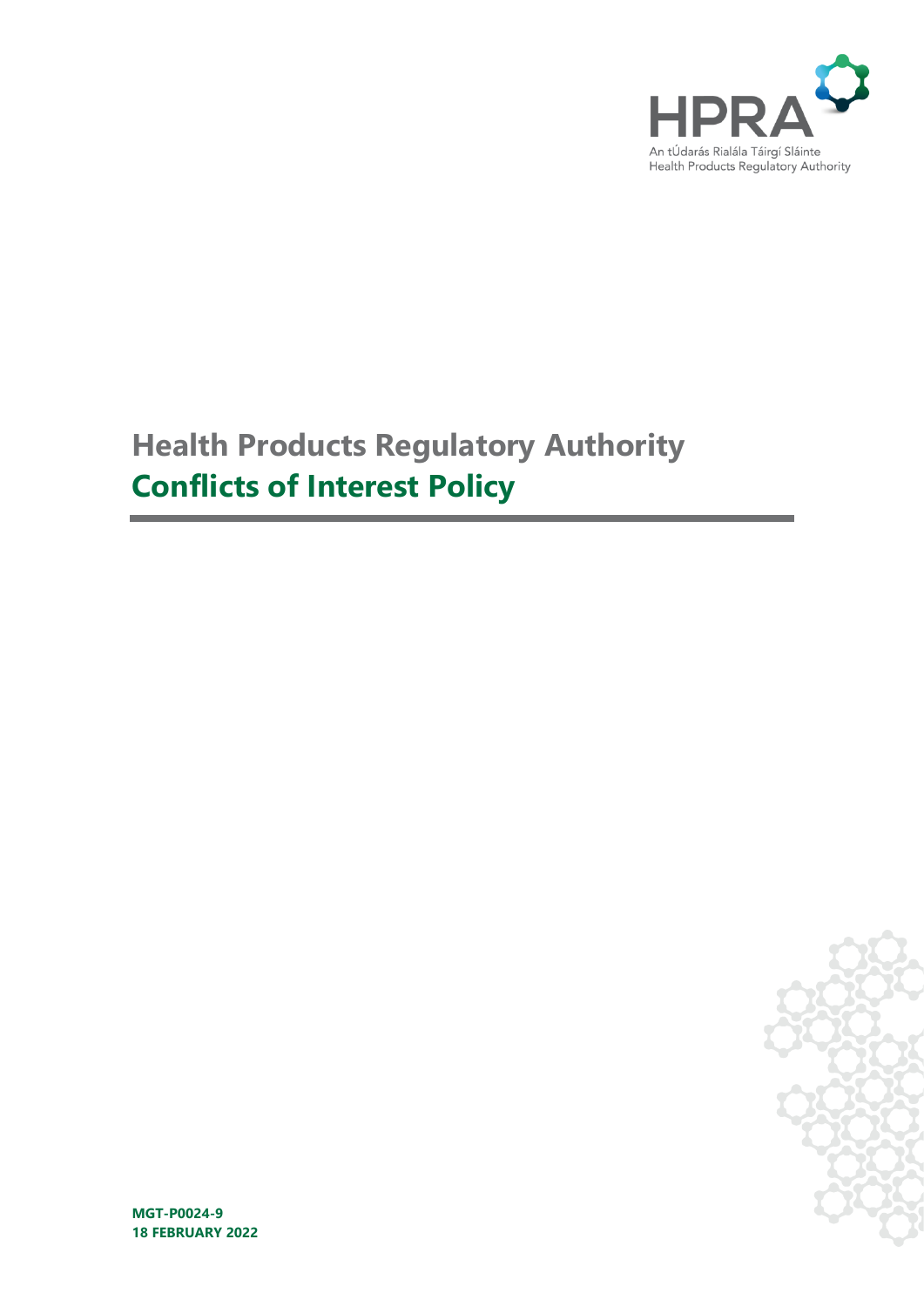## **CONTENTS**

| 1             | <b>SCOPE</b>                                                    | 3  |
|---------------|-----------------------------------------------------------------|----|
| $\mathcal{P}$ | <b>INTRODUCTION</b>                                             | 3  |
| 3             | LEGAL AND OTHER REQUIREMENTS                                    | 3  |
| 4             | <b>DEFINITIONS</b>                                              | 5  |
| 5             | <b>INTERESTS TO BE DECLARED</b>                                 | 6  |
| 6             | EVALUATION OF CONFLICT OF INTERESTS                             | 10 |
| 7             | <b>INSIDER DEALING</b>                                          | 13 |
| 8             | <b>GIFTS</b>                                                    | 13 |
| 9             | <b>HOSPITALITY</b>                                              | 15 |
| 10            | EXTERNAL PRESENTATION AND PUBLICATIONS                          | 17 |
| 11            | EXTERNAL ACTIVITIES AND EMPLOYMENT                              | 19 |
| 12            | EXPECTATIONS OF EMPLOYMENT AND ACCEPTANCE OF FURTHER EMPLOYMENT | 20 |
| 13            | CONFIDENTIALITY AFTER RESIGNATION OR RETIREMENT                 | 20 |
|               | APPENDIX 1 RELEVANT STATUTORY AND OTHER OBLIGATIONS             | 21 |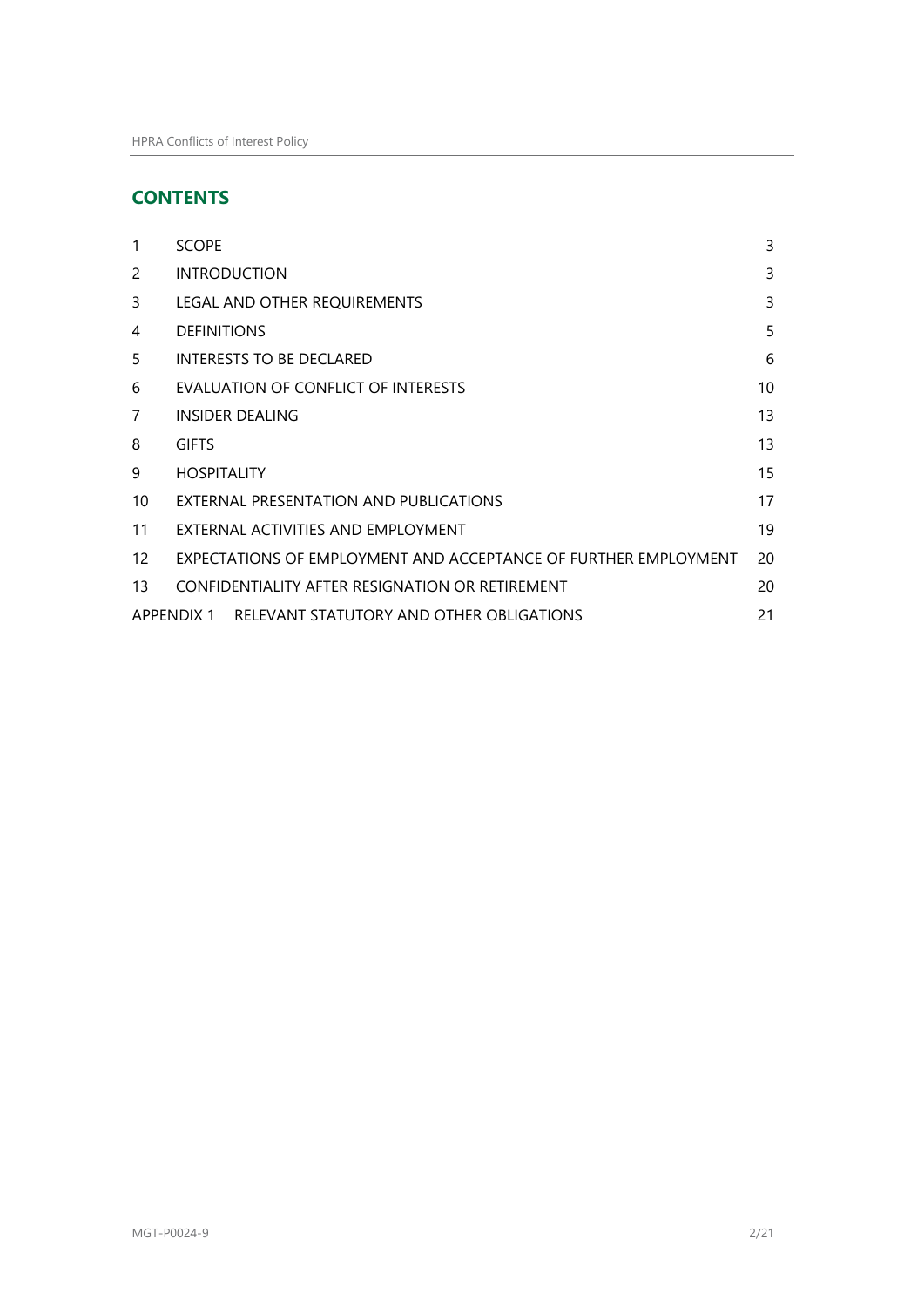## <span id="page-2-0"></span>**1 SCOPE**

This policy document applies to members of the Authority, its committees, the statutory advisory committees, subcommittees and working parties, experts and staff.

In the context of this document, 'Authority, committees, external experts and staff' is taken to include all of the above groups.

## <span id="page-2-1"></span>**2 INTRODUCTION**

Given the nature of the HPRA's regulatory functions, particular care and transparency is necessary in relation to potential conflicts of interest in relation to the industries regulated by the HPRA. Persons connected with the HPRA's business must not misuse their position or information acquired in the course of their duties to further their private interests or those of others, and should not receive benefits of any kind from a third party which might reasonably be seen to compromise their personal judgement or integrity. This document provides detailed guidance on the requirements in relation to conflicts of interest.

#### <span id="page-2-2"></span>**3 LEGAL AND OTHER REQUIREMENTS**

#### **3.1 Legal requirements**

The rules on conflicts of interest, which apply to members of the Authority, committees, external experts and staff, are derived from the following legislative sources:

- Irish Medicines Board Acts, 1995 and 2006
- Ethics in Public Office Act, 1995 and 2001
- Directive 2001/83/EC
- Regulation (EU) No 536/2014 on clinical trials of medicinal products for human use

The primary and most important of these is the Irish Medicines Board Acts, which state in Section 24(1) that:

*'Where the Chief Executive, a member of the Board, an employee of the Board, a member of a committee or of a subcommittee established under section 9, a consultant, adviser or other person engaged by the Board, has a pecuniary or other beneficial interest in, or material to, any matter which falls to be considered by the Board, a committee or a subcommittee, he or she shall comply with the following requirements –*

- *(a) he or she shall disclose to the Board, committee or subcommittee, as the case may be, the nature of his or her interest in advance of any consideration of the matter,*
- *(b) he or she shall neither influence nor seek to influence a decision in relation to the matter,*
- *(c) he or she shall take no part in any consideration of the matter,*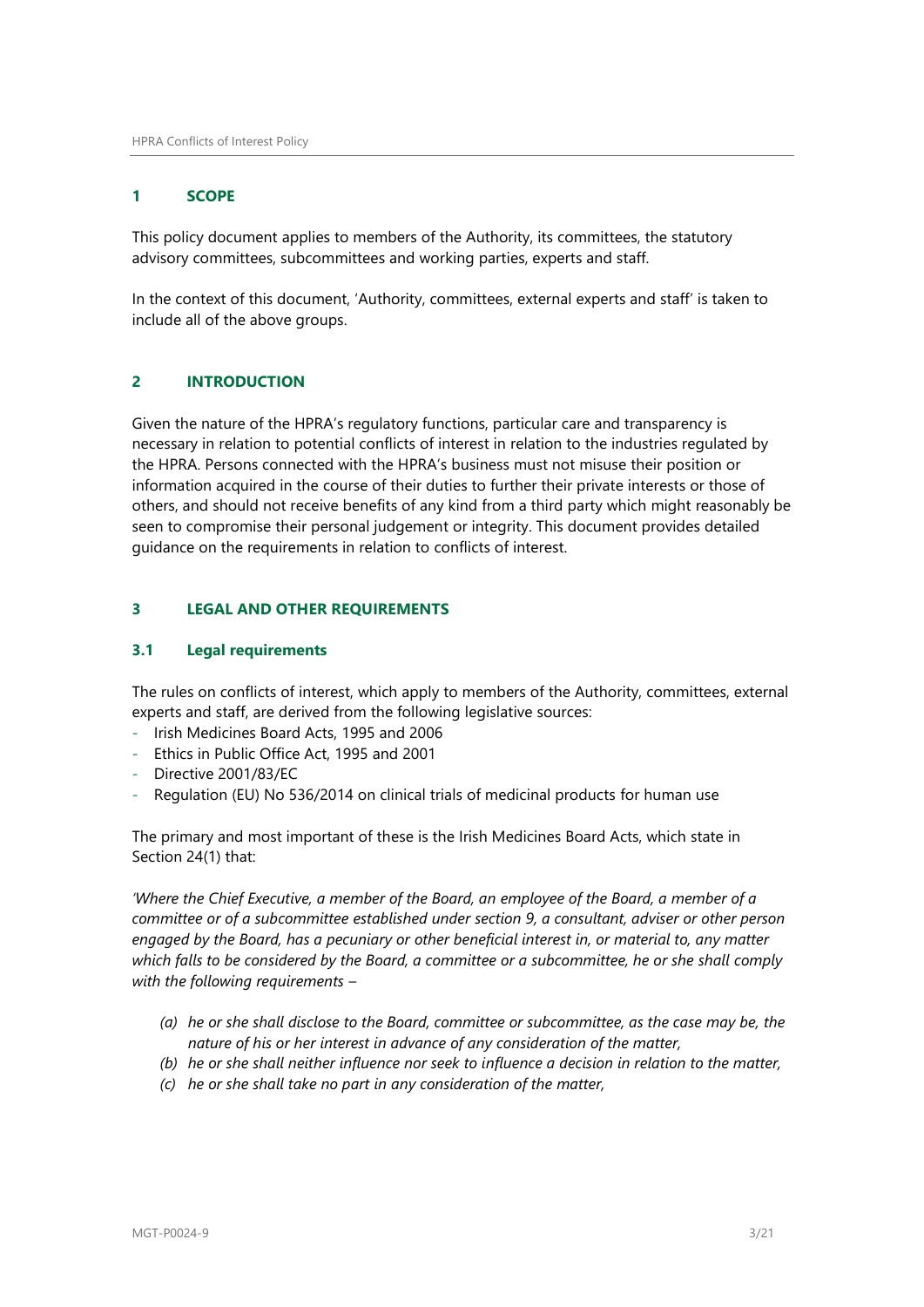*(d) if he or she is the Chief Executive of the Board, a member of the Board, an employee of the Board or a member of a committee or subcommittee established under section 9, he or she shall withdraw from the meeting for so long as the matter is being discussed or considered by the Board, committee or subcommittee and shall not vote or otherwise act as such Chief Executive or member in relation to the matter.'*

The Irish Medicines Board Acts refer to either a 'pecuniary or other beneficial interest'; in general, although not exclusively, these terms imply a financial or other beneficial interest which, while not specifically a financial interest, could lead to financial gain. The HPRA's code of conduct (MGT-P0025) reflects the contents of the Irish Medicines Board Acts and provides for annual declarations in respect of conflicts of interest.

The Ethics in Public Office Acts require declarations in relation to interests held by specified persons.

Part 1 of Article 126(b) of Directive 2001/83/EC (as set out in Appendix 1) outlines the requirement to guarantee independence and transparency by ensuring that competent authority staff members, rapporteurs and experts involved in the authorisation and surveillance of medicinal products have no financial or other interests that could affect their impartiality; and the requirement for such persons to make an annual declaration of their financial interests.

Article 9(1) of Regulation (EU) No 536/2014 requires Member States to ensure that persons validating and assessing clinical trial applications do not have conflicts of interests, are independent of the sponsor, of the clinical trial site and the investigators involved and of persons financing the clinical trial, as well as free of any other undue influence.

The Authority and advisory committees are appointed by the Minister for Health, with, in the case of the Advisory Committee for Veterinary Medicines, the consent of the Minister for Agriculture, Food and the Marine. It is expected and indeed desirable that some experts appointed to the Authority or committees or as staff members will have worked in industries that the HPRA regulates. In cases where a member of the Authority, committees, external experts or staff has a beneficial interest in any matter to be considered by the HPRA, then the requirements of Section 24 of the Irish Medicines Board Acts must be followed.

Appendix 1 lists relevant statutory and other obligations.

#### **3.2 State body requirements**

This policy reflects the requirements outlined in the Code of Practice for the Governance of State Bodies published by the Department of Public Expenditure and Reform. The Code of Practice states that the Boards of state bodies should have procedures in place to monitor and manage potential conflicts of interest of Board members and management. In addition, under the Code of Practice appropriate polices are to be in place to ensure that members and staff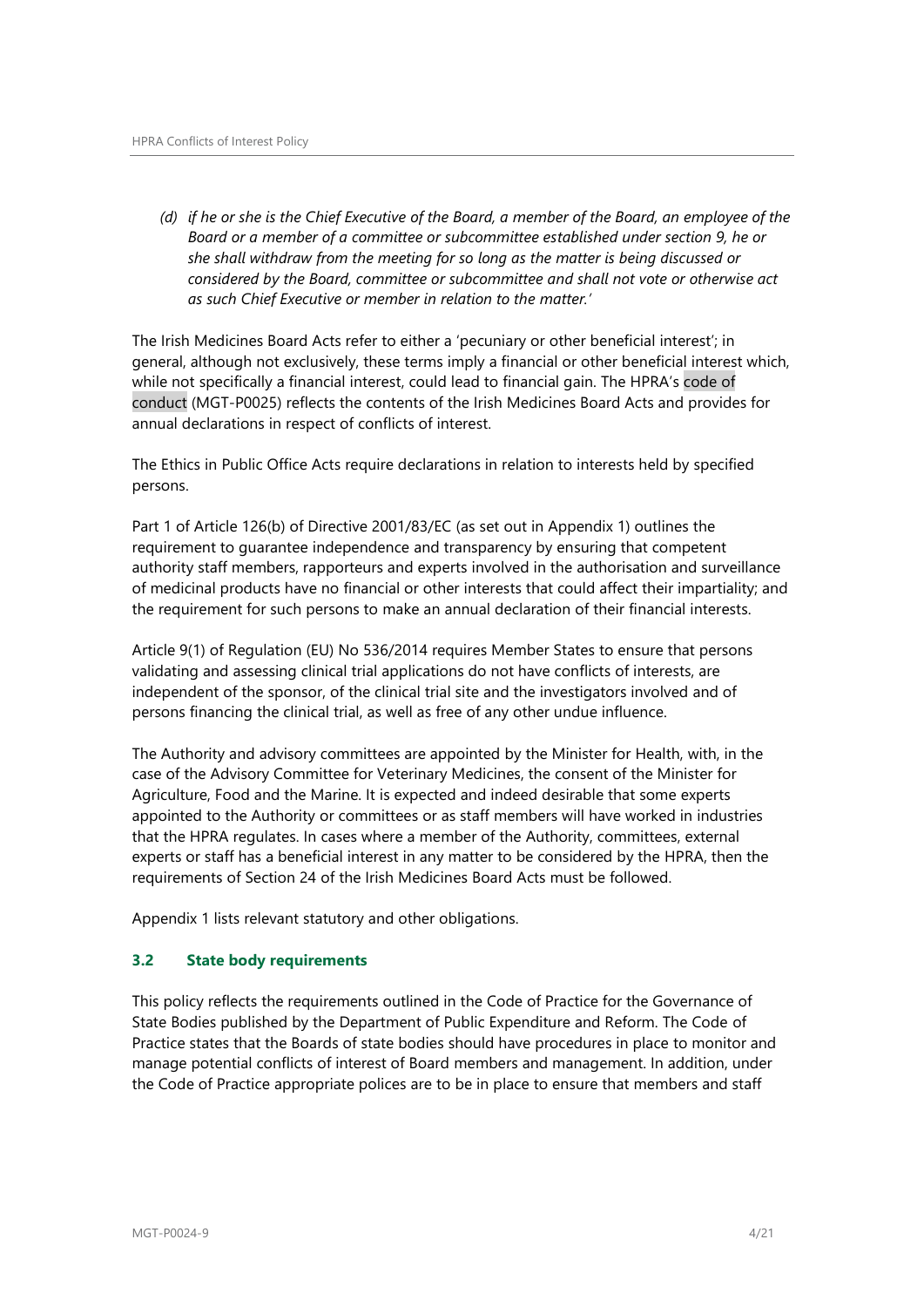take decisions objectively and that steps are taken to avoid or deal with any potential conflicts of interest, whether actual or perceived.

## **3.3 Authority requirements**

In addition to complying with legislative requirements, and, where applicable, requirements of the Code of Practice, Authority members, committees, external experts and staff have an obligation under this HPRA policy to declare any matter that could affect their impartiality or that could reasonably be perceived as affecting their impartiality.

Where a conflict of interest is established, the person must follow the rules laid down in the Irish Medicines Board Acts as if there were a financial or beneficial interest. If in doubt, a committee member can consult the chairperson of the committee who will determine whether such a conflict exists; staff should consult their manager.

In order to avoid any conflicts of interest or the perception of conflicts, the HPRA has decided that staff may not hold any direct financial interest in any industry regulated by the HPRA. Any financial interests in these industries must be disposed of before commencing employment with the HPRA, though employee share options may be kept until the date of exercise – the work the employee may do will be limited during this time. Neither may staff be employed, carry out any consultancy or paid work of any kind or act as a director or partner in any regulated industry.

Scientific staff and those who provide scientific expertise to the HPRA may also contribute to committees and working parties at the European Medicines Agency, and are required to comply with the agency's requirements on declarations of interest.

## <span id="page-4-0"></span>**4 DEFINITIONS**

#### **4.1 Industry or organisations regulated by the HPRA**

Any company, organisation, partnerships or individual involved in the research and development, importation, manufacture, sale or supply of medicinal products for human or veterinary use, medical devices, blood, tissues and cells, organs, animals used for scientific purposes, cosmetics and certain aspects of substances controlled under the Misuse of Drugs Act. Trade associations representing companies involved in such activities and sponsors, funders and sites involved in clinical trials or clinical investigations are also included.

#### **4.2 Close family members**

First-line members of the family of the member of the Authority, committee, external expert or staff (i.e. a spouse, partner, children and parents).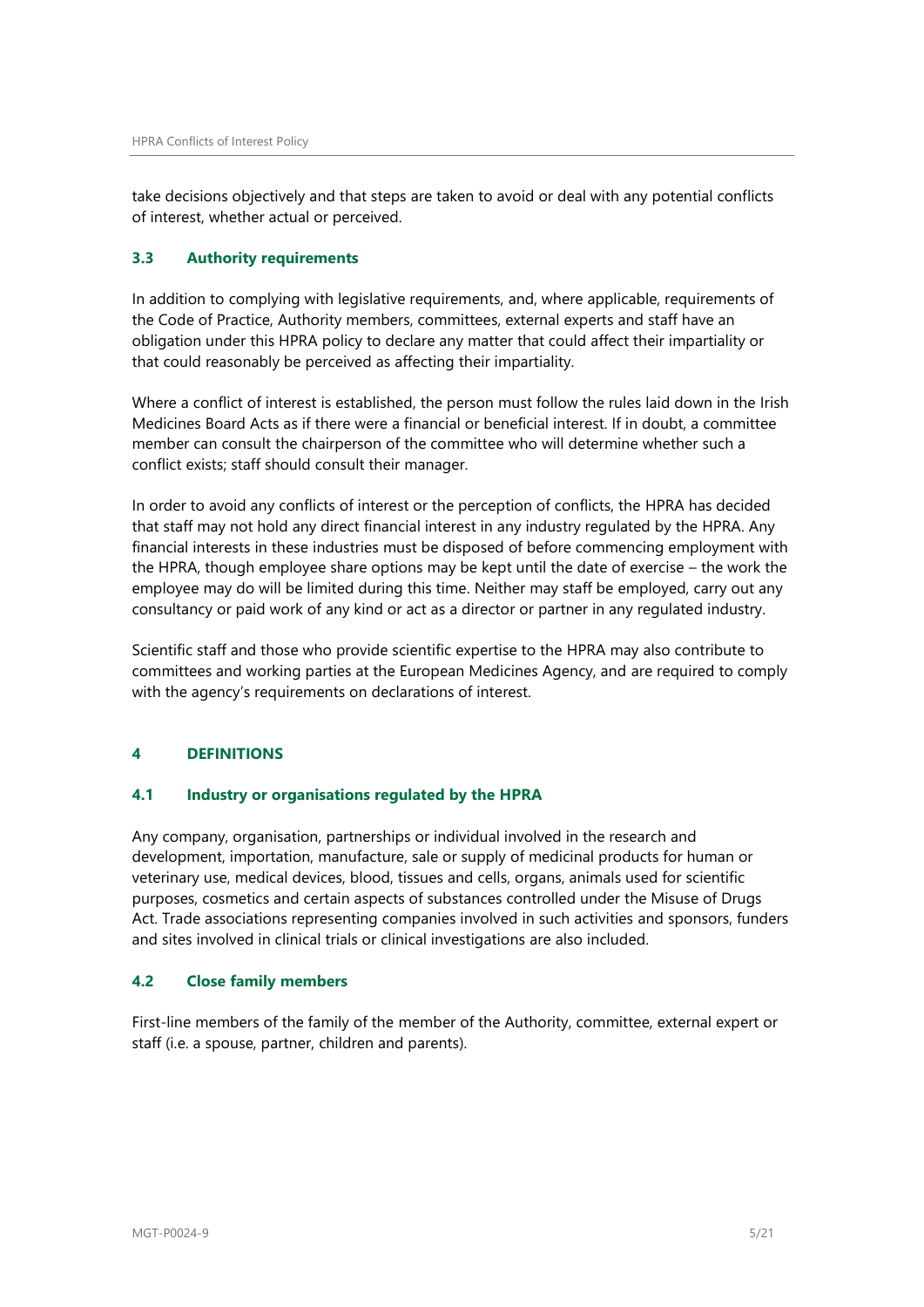## <span id="page-5-0"></span>**5 INTERESTS TO BE DECLARED**

#### **5.1 General points**

Where a financial interest is involved, a declaration that the value is above or below €20,000 is required but the actual amount does not need to be declared. Financial securities should be valued using their market price at the date of declaration. For investment funds, the current value should be used if known, otherwise the value at last valuation by the fund management institution. For other interests, advice on valuation should be sought if required from the Director with responsibility for financial affairs. For companies where the valuation is unknown (i.e. privately owned) the percentage shareholding should be disclosed.

Each year members of the Authority, committees, external experts and staff are asked to confirm whether there have been any changes to their interests. However, it is important to note that the onus is on the person to report changes immediately after they happen rather than waiting to be asked to update their declaration of interests.

Where the declaration relates to a close family member, the name of the family member does not have to be declared.

Any person who is involved in or who may influence the award of a contract by the HPRA must disclose any direct or indirect interest which could be perceived to compromise the integrity of the award process.

Individuals are only required to declare interests of which they are or should be aware.

In case of doubt as to whether an interest should be declared in line with this policy, the person should always make a declaration, either in the declaration of interest form (if aware of the interest) or when the particular matter is under assessment. The person may also seek the guidance of the chairperson (Authority and committee members), manager (staff and experts) or the Scientific Affairs Manager.

Where an Authority member is in doubt as to whether he or she has an obligation under the Ethics in Public Office Acts 1995 and 2001, he or she should seek advice from the Standards in Public Office Commission.

#### **5.2 Direct financial interests**

Direct financial interests held by the person or a close family member in a sector or organisation regulated by the HPRA include:

- Equity securities, e.g. stocks, shareholdings
- Debt securities, e.g. bonds, debentures
- Hybrid securities, e.g. preference shares
- Derivatives, e.g. futures, options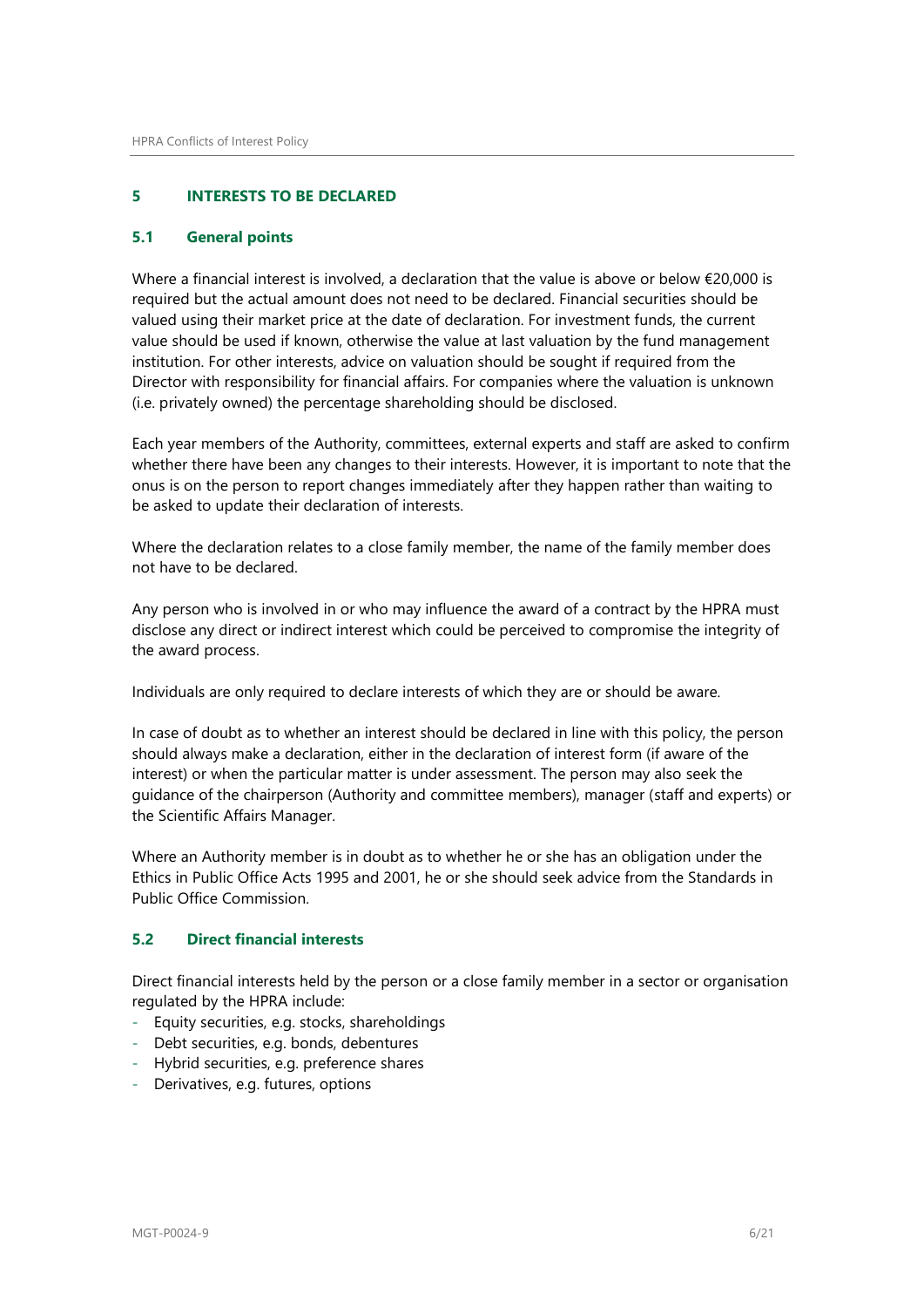- Partnership interests
- Patent interests
- Business/trade with the company, e.g. a supplier to the company
- Compensation, fees, honoraria, grants or other funding paid to the person in a personal capacity other than payment for or reimbursement of expenses incurred with research work or reimbursement of reasonable expenses directly related to attendance at a conference or seminar (i.e. accommodation and travel costs)

Direct financial interests in any other industry sector (e.g. IT, management consultancy, travel, training) or an organisation must also be declared if they relate to a person's activities in the HPRA and they are involved in any decisions on contracts between the HPRA and companies in that sector.

Diversified stocks or shareholdings (i.e. not exclusively based on sectors regulated by the HPRA) over which the person or their close family member has no control need not be declared, e.g. holdings in a managed investment fund or similar, where the choice of companies to invest in is at the total discretion of the fund manager. However, if the stocks or shareholdings are not diversified or if the person or a close family member is able to instruct the fund manager as to the composition of the fund, then the holding must be declared.

Accrued pension rights from employment in any industry company do not need to be declared.

Where the interest derives from a patent, the name of the substance, product or process concerned by the patent must be declared.

#### **5.3 Indirect financial interests**

Indirect financial interests held by the person or a close family member in a sector or organisation regulated by the HPRA include:

- Non-paid consultancy work
- Payment to a department or organisation for which the person or a close family member is responsible but which is not received personally, e.g. fellowships, sponsorships, grants, commissions, non-financial supports or benefits

Where the interest relates to a specific substance or product, the name of the substance or product must be declared.

#### **5.4 Industry funding of organisations or institutions**

In general, it is recognised that industry funding of organisations (such as university/teaching hospitals) is paid to, and is for the benefit of, the organisation and is not a payment to a particular expert. In addition, the funding is often general in nature rather than product-specific.

The following guidelines apply to declarations of industry funding by Authority and committee members and other external experts: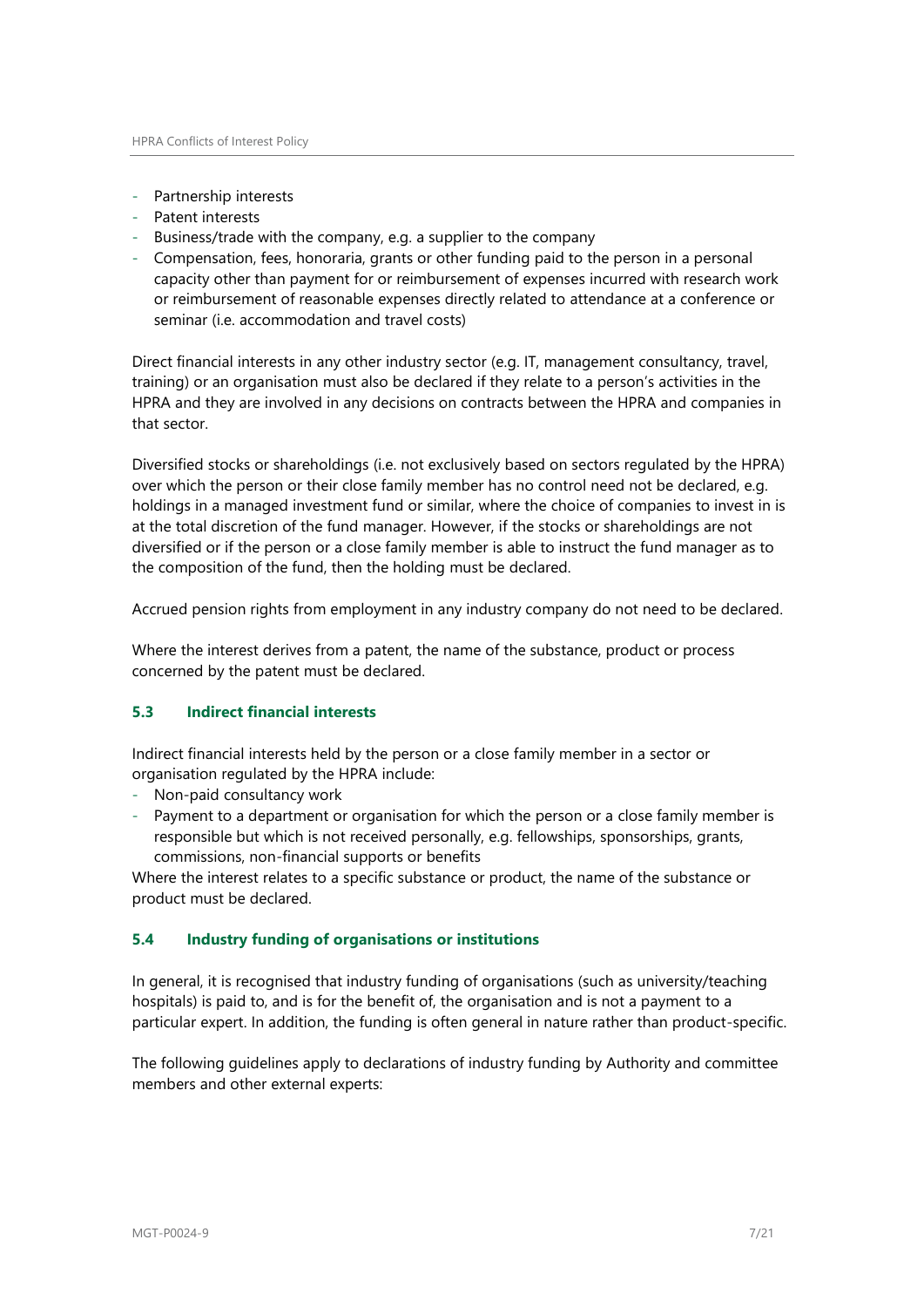- Authority members, committee members and experts should declare all current industry funding received by an organisation or institution which is used to support any of the member's or expert's activities (for example, research).
- The purpose of the funding and its relevance to their personal activities within the organisation or institution should be declared. It should also be stated whether the funding is general in nature or relates to a specific product.
- In the event that the funding relates to a specific product, the member or expert should consider themselves conflicted in relation to the product to which the funding relates and any direct competitor products and exclude themselves from any meeting, for that part of the meeting when such products are discussed.
- In the event that the total value of the funding is equal to or greater than  $€20,000$ , they should consider themselves conflicted in relation to the company and its products.
- In the event that the total value of the funding is less than €20,000, a declaration should be made but it may not result in a conflict depending on the circumstances (for example, if the funding related to the purchase of equipment for use by multiple researchers within the institution).

## **5.5 Employment**

Details of current or past paid or unpaid work by the person or a close family member in or for any sector or organisation that the HPRA regulates, in any capacity including but not limited to:

- Employee
- Consultant
- Partner
- Clinical investigator
- Member of a steering committee
- Member of a scientific or advisory committee
- Non-executive director

If the person or a close family member was involved in the development of a particular substance, medicinal product, medical device or healthcare product, the name of the substance or product must be declared and a description of the nature of their involvement must be provided.

#### **5.6 Clinical trial interests**

The majority of experts on the advisory committees and subcommittees come from academia and the leading teaching hospitals and all are leaders in their area of expertise. It is recognised that, to provide the level of expertise that the HPRA requires, (sub)committee members will have a significant background in research of which clinical trials often play a key part. Consequently, many of our (sub)committee members are experienced in carrying out clinical trials and bring this valuable expertise to our assessment process. It is also recognised that almost all the universities and hospitals actively seek industry sponsorship for their research programmes. It therefore follows that many of our experts will be involved in research programmes funded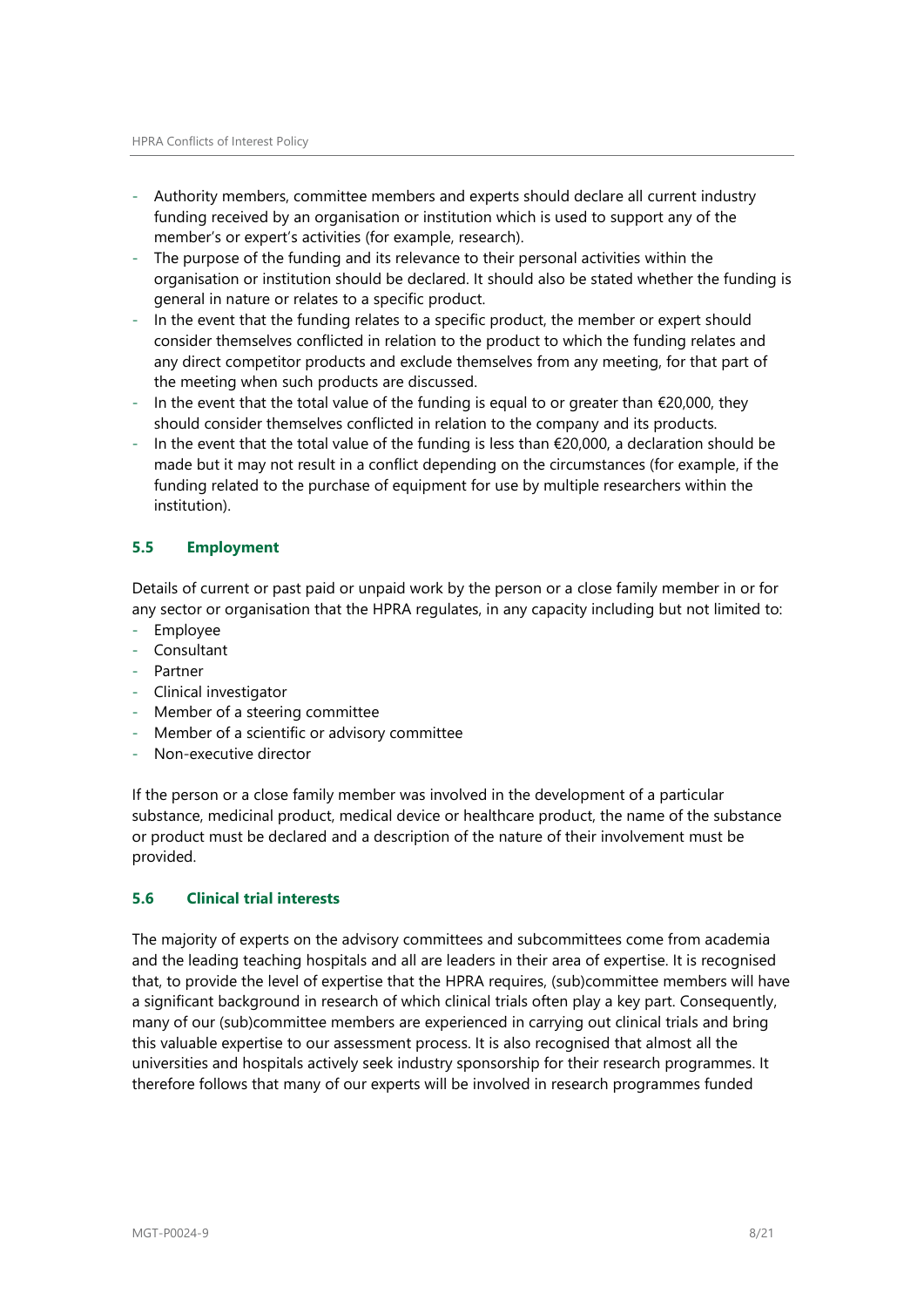directly or indirectly by industry, may act as investigators or sponsors (so-called academic trials) on trials approved by the HPRA and may sit on ethics committees that approve certain aspects of the trials.

It is important to the HPRA and to the quality of the assessment process that such people give their services to the HPRA and we are particularly privileged that this service is given without payment. We consider that both the public interest and public health are served from their dedication and contribution to the HPRA. As a matter of good governance it is incumbent on us to manage any actual, potential or perceived conflict of interest that may arise.

Members of the Clinical Trials Subcommittee or Advisory Committee on Human Medicines providing advice on a trial to be approved by the HPRA:

- Committee members must declare any involvement with sponsors, funders, investigators or sites performing clinical trials in their declarations of interest form which will result in restrictions being put in place relating to any related clinical trials.
- The HPRA will not circulate any assessment papers to committee members who have a potential conflict in relation to a clinical trial.
- Members will declare at the start of the meeting if they have any interest related to clinical trials listed for discussion and absent themselves from that part of the meeting (and similarly from all subsequent meetings) when the trial is being discussed. This will be recorded in the minutes of the meeting.
- Members will inform the meeting chairperson where similar trials involving a competitor product are to be discussed. The meeting chairperson will consider whether any conflict of interest is likely to arise and will advise accordingly. This will be recorded in the minutes of the meeting.
- Documents sent to the Management Committee for approval will note that potential conflicts of interests have been declared by a member of the committee(s) and will indicate that he/she has complied with the requirements above.
- Should a significant issue arise with an ongoing trial where the matter is referred to a committee, in circumstances where a committee member has a potential conflict of interest relating to that trial, the committee member will declare their interest at the start of the meeting and absent themselves from the relevant part of the meeting (and similarly from all subsequent meetings where the trial is being discussed). The chairperson may, at his or her discretion, decide that the issue is so significant that the committee member may be asked not to attend the committee until the matter is resolved.

Members of the Clinical Trials Subcommittee or Advisory Committee on Human Medicines who are a member of the ethics committee which has approved the trial:

Members should declare that they were a member of the ethics committee that approved the trial and absent themselves from any discussion in relation to the trial.

The above rules should also be considered where it is proposed to seek advice from an expert who is not a member of the Clinical Trials Subcommittee or Advisory Committee on Human Medicines in relation to any clinical trial application.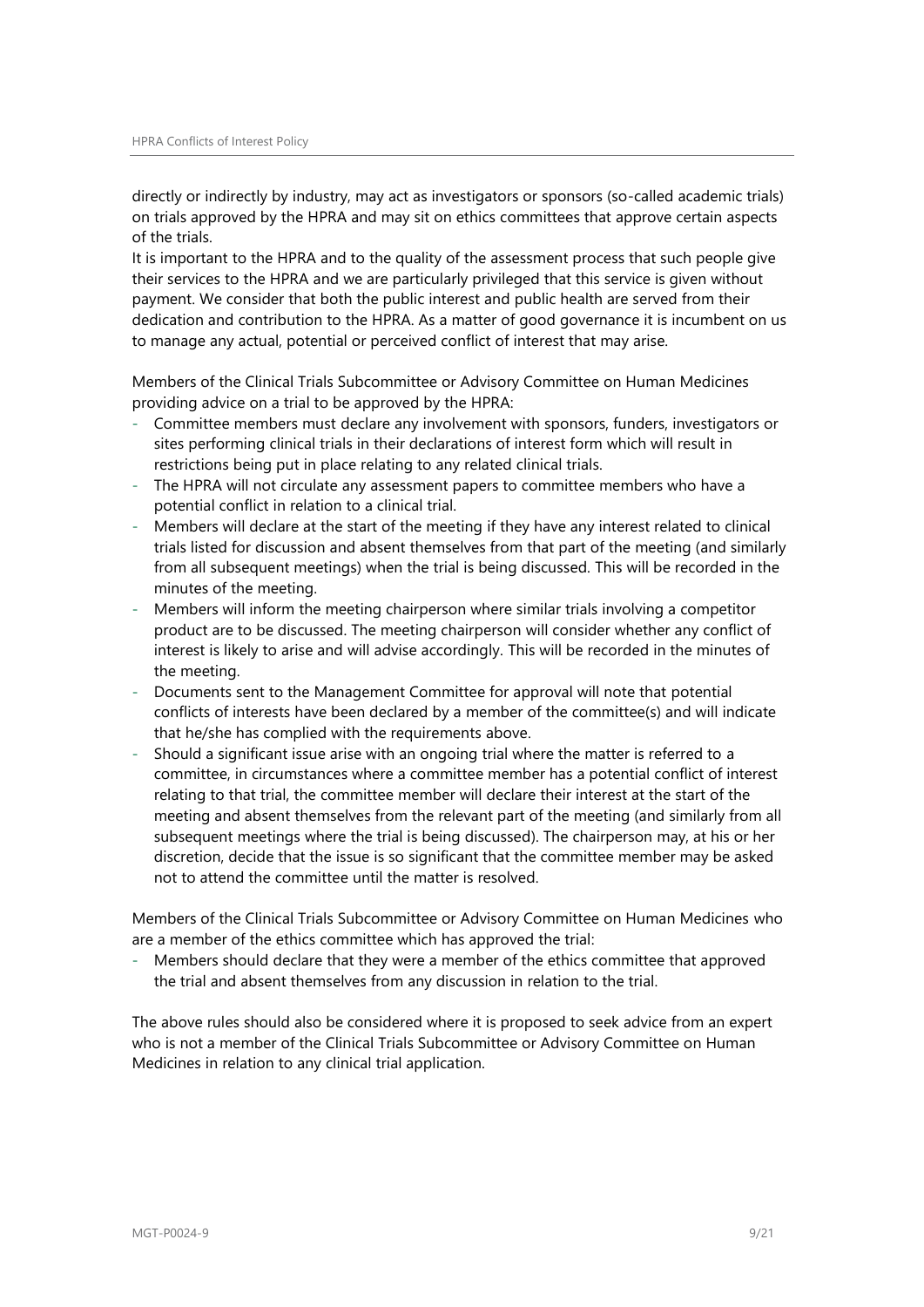#### **5.7 Other interests, matters or connections**

Any other direct or indirect interest or matter or connection relating to the person or a close family member in any sector or organisation that the HPRA regulates must be declared. A list of possible other interests is given below but the list is not exhaustive.

- The person has made positive or negative public statements about a particular company or product or class of products or about a competitor's product or class of products.
- The person or their department has undertaken research on a particular product or class of product and, although not funded by industry, has taken a particular line regarding the product, e.g. its quality or safety.
- The person participates in, or is connected with, a charity or pressure group that would have an interest in the outcome of the advice or decision.
- The person has a family member who suffers from an illness which might benefit from treatment if a product under discussion were approved.
- The person has a family member who has suffered a severe reaction or other problem as a result of treatment with a product under discussion.
- The person has someone who is closely connected to them, e.g. sibling or close friend, whose work or other interests are closely associated with any industry that the HPRA regulates and which could reasonably be perceived as affecting the person's impartiality.
- The person has received gifts or hospitality from any industry that the HPRA regulates (see below also).

#### <span id="page-9-0"></span>**6 EVALUATION OF CONFLICT OF INTERESTS**

#### **6.1 Evaluation process**

Declarations of interest by members of the Authority, committees and external experts are evaluated by the Chief Executive (Authority members) or relevant HPRA director (committee members) and the Scientific Affairs Manager, who also assesses the declarations of interest by staff in conjunction with department management teams.

Where a question arises as to whether or not an interest declared by an Authority member is a material interest, the chairperson should determine whether the provisions of the Code of Practice for the Governance of State Bodies apply and whether the interest represents a conflict in line with this policy.

#### **6.2 Evaluation criteria**

The assessment of conflicts of interest takes into account the following:

1 Persons who have worked as employees, as well as non-executive directors and partners, for a company or organisation should be considered to have a conflict of interest for a minimum period of three years after their work with the company or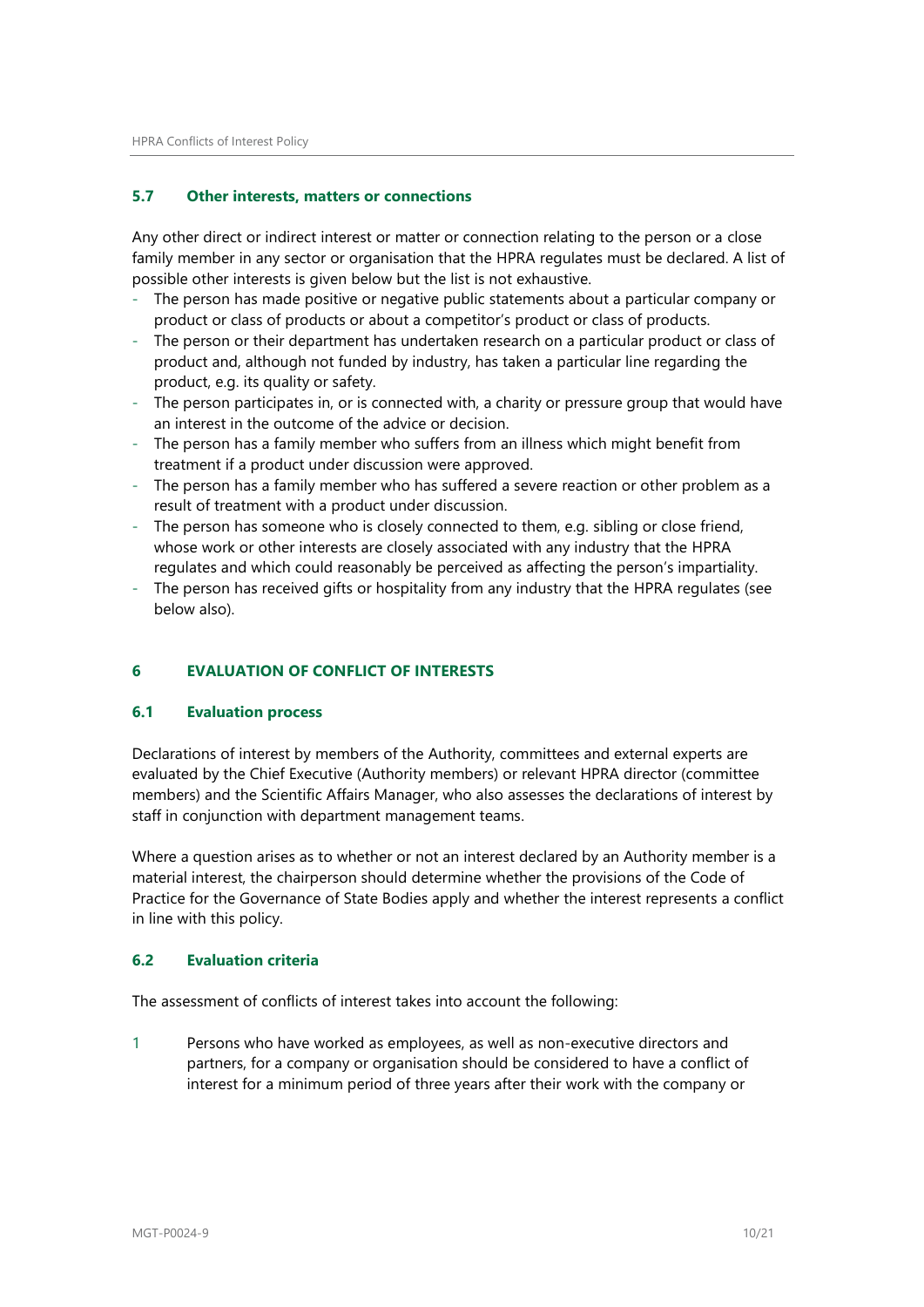organisation ended. For employees, this three year period may be extended to up to five years following an assessment of the following criteria:

- Seniority of the person
- Role they carried out
- Length of time with the company
- Any existing involvement with the company
- Level of contact that they may have had with the company
- Relationships that they may have with persons in the company
- Where a company merges with, or is taken over by another company, any conflict relates only to the sites and products of the original company

Persons who have worked as employees, as well as non-executive directors and partners, for a company or organisation more than five years previously will generally not be considered to have a conflict of interest, but it will be a matter for the individual and the chairperson or their manager (as appropriate) to confirm that this position is correct.

- 2 Persons who have acted as consultants, investigators or as members of a steering committee or a scientific or advisory committee should be considered to have a conflict of interest with respect to the company or product as appropriate for a period of three years after that role ended. After three years they will generally not be considered to have a conflict of interest but it will be a matter for the individual and the chairperson or their manager (as appropriate) to confirm that this position is correct.
- 3 Persons who have held direct and specific responsibility for the development of a specific product under discussion/decision should always be considered to have a conflict of interest with respect to that product. They may also be considered to have a conflict of interest in relation to competitor products in situations where there are only a very small number (one to two) of competitor products. In situations where there are a larger number of competitor products, the existing extent of competition would adequately dilute potential interests.

Examples of roles involving specific responsibility for product development would include:

- Clinical programme/project manager
- Product manager/specialist
- Programme leader/manager
- Project leader/manager

Indirect support roles such as performing quality control tests on products under development as well as commercial products would not necessarily be considered to constitute specific responsibility for product development and will be considered on a case-by-case basis.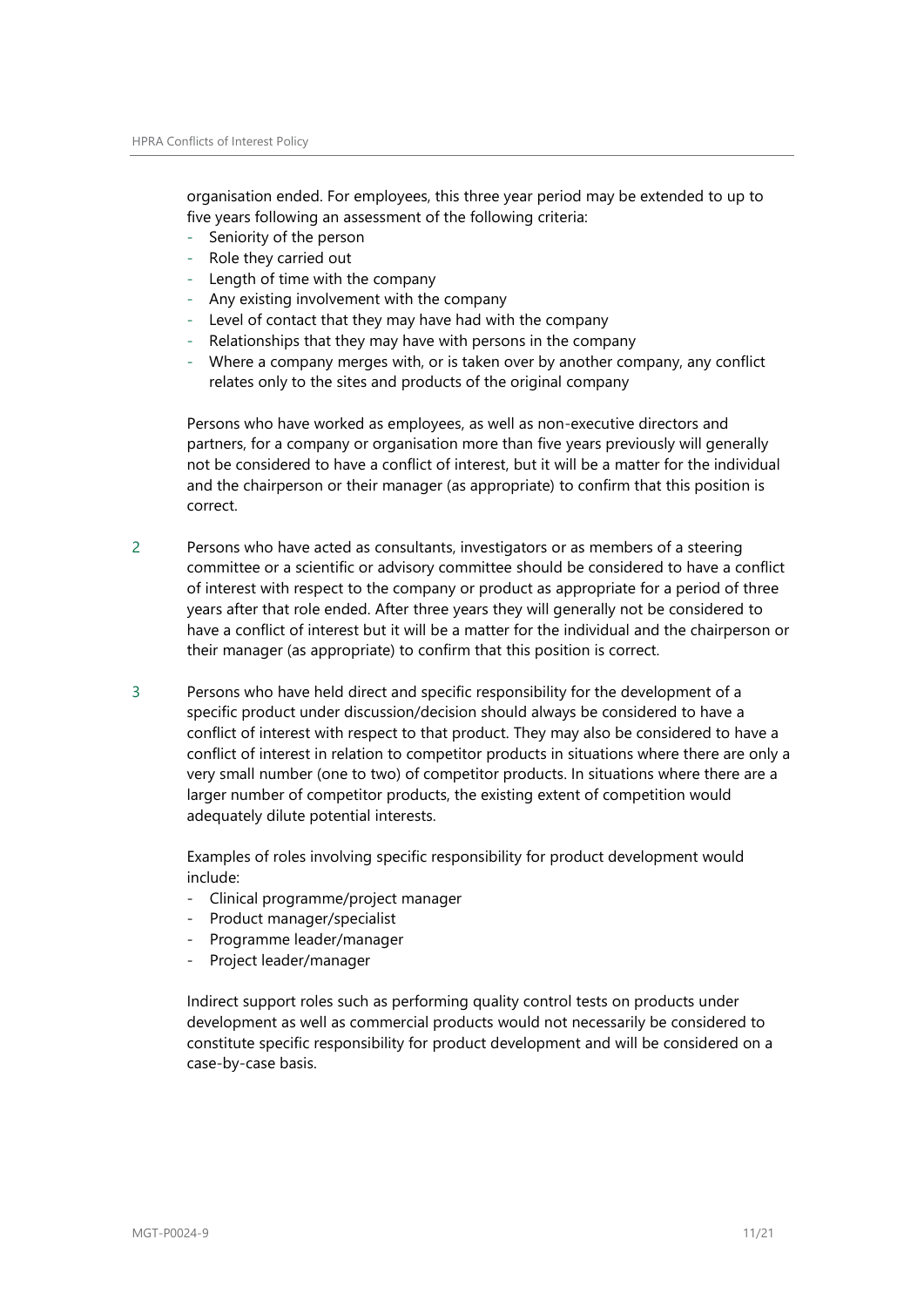Where a person has developed expertise in a specific class of products while working in industry, this will not normally give rise to a conflict of interest, subject to the specifics in an individual case which should be reviewed by the manager or chairperson as appropriate.

It will be a matter for the chairperson or manager (as appropriate), having consulted with the person, to determine whether a conflict exists. Where more than one interest is declared, all interests will be evaluated and the most restrictive approach addressing all declared interests will be applied.

## **6.3 Evaluation outcome**

If a conflict of interest is established for an Authority or committee member, the chairperson of the Authority or committee is notified and the person must follow the requirements of Section 24 of the Irish Medicines Board Acts, 1995 and 2006. An agenda item on declarations of interests is included at the beginning of each meeting's agenda. Where a conflict of interest is known in advance of the meeting, the member concerned should not receive meeting papers or minutes concerning the relevant agenda item.

Staff who hold any direct financial interest must dispose of it when joining the HPRA. Staff who hold share options via employee share schemes are permitted to keep them until the date of exercise; however, this will limit the work they may do while they retain the share options. Staff members may not increase their options while employed by the HPRA and must exercise the options and dispose of them at the exercise date.

HPRA staff are prohibited from taking part in any activity relating to a previous employer in any sector or organisation regulated by the HPRA for a period of at least three years after leaving a previous employer. This period may be extended to up to five years, as indicated in point 1 in section 6.2 above.

Employees are also prohibited from ever taking part in any activity relating to a medicinal product, medical device or cosmetic where they had direct and specific responsibility for product development and may also be considered to have a conflict of interest in relation to competitor products in situations where there are only a very small number (one to two) of competitor products.

Staff holding share options may not work on any application or product from the company in which they hold options. Neither may they work on any application or product which would be in direct competition with an application or product of the company in which they hold options.

#### **6.4 Joint inspections or audits**

Where HPRA inspectors or auditors are accompanied on inspection or audit by staff from another agency of the State, of a Member State, of the European Commission or international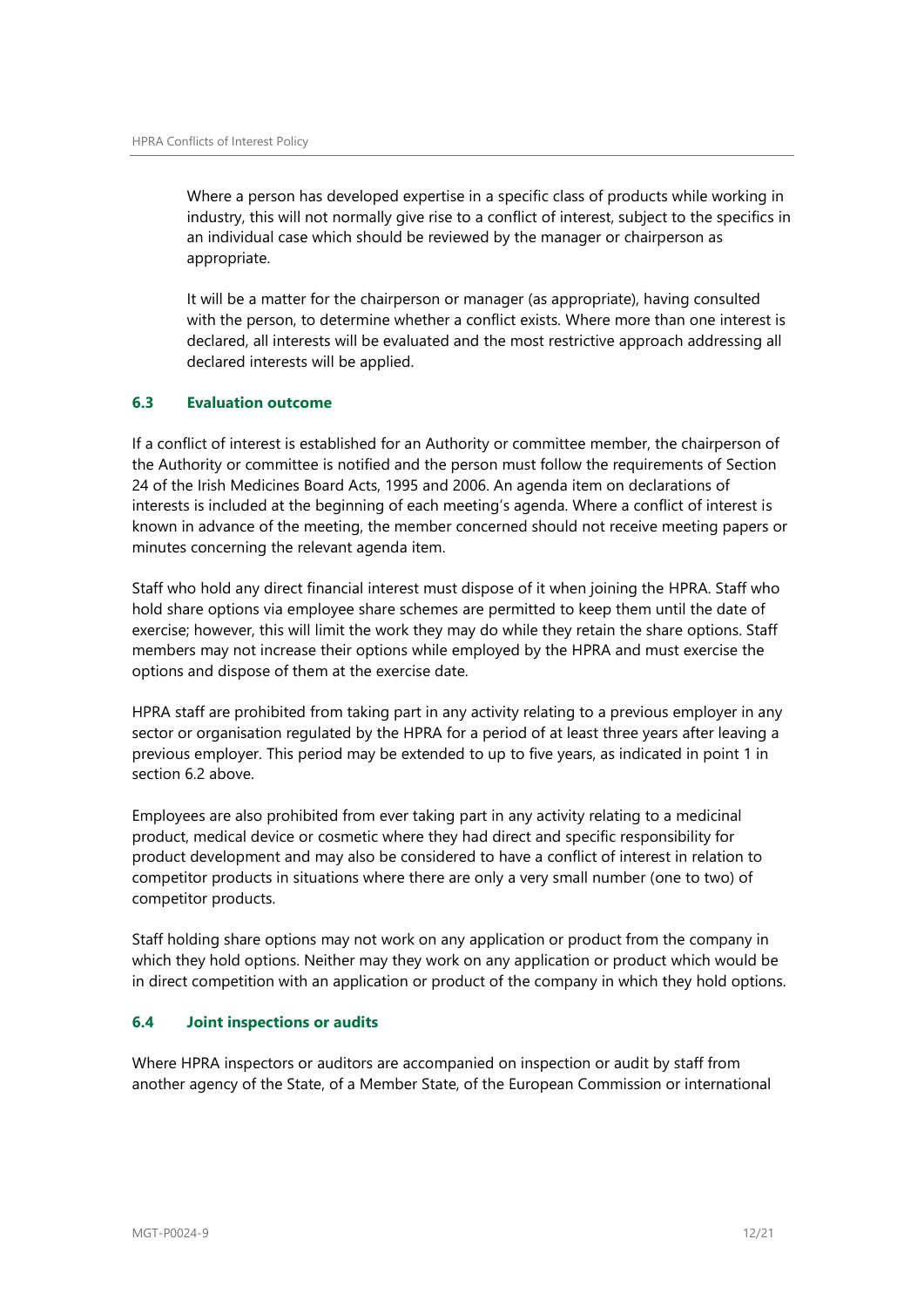government agency, the HPRA relies on the policies and procedures of the other agency to ensure that no conflict of interest arises with respect to those staff.

#### **6.5 Breaches of trust**

Failure to declare all interests or failure to declare an interest which has the potential for conflict may be considered as a *prima facie* breach of trust towards the HPRA. The HPRA considers this a very serious matter as it is essential that our scientific and regulatory decision-making are independent and impartial.

In the event that the HPRA discovers or is made aware that a declaration is incomplete, clarification of the situation will be sought from the individual concerned with the objective of resolving any possible conflict. In the meantime, the person's involvement in HPRA activities will be restricted as considered appropriate pending clarification of the situation. Appropriate corrective action will be taken following due process.

#### <span id="page-12-0"></span>**7 INSIDER DEALING**

The use of information gained during employment or engagement with the HPRA to benefit the private investments of the person, a close family member or a person closely connected with them is prohibited under this policy. In addition, the use of any material non-public information which is likely to affect a company's share price to trade or encourage others to trade in the company's shares is prohibited by law.

#### <span id="page-12-1"></span>**8 GIFTS**

#### **8.1 General principles**

As a general principle, gifts should not be accepted if they might be seen as compromising personal or professional integrity. The actions of those employed or engaged in the activities of the HPRA must be above suspicion and not give rise to any conflict of interest, and their dealings with commercial and other interests should bear the closest possible scrutiny.

For the purposes of these provisions, the term 'gift' includes any goods, service or benefit which is given to a member of the Authority, committees, external expert or staff free of charge or at less than its commercial price. The following general guidelines provide a framework within which specific decisions in this area can be made.

#### **8.2 General guidelines**

A person may not solicit gifts, directly or indirectly. Neither may they approach any business with which they have contact through their official duties seeking sponsorship or support for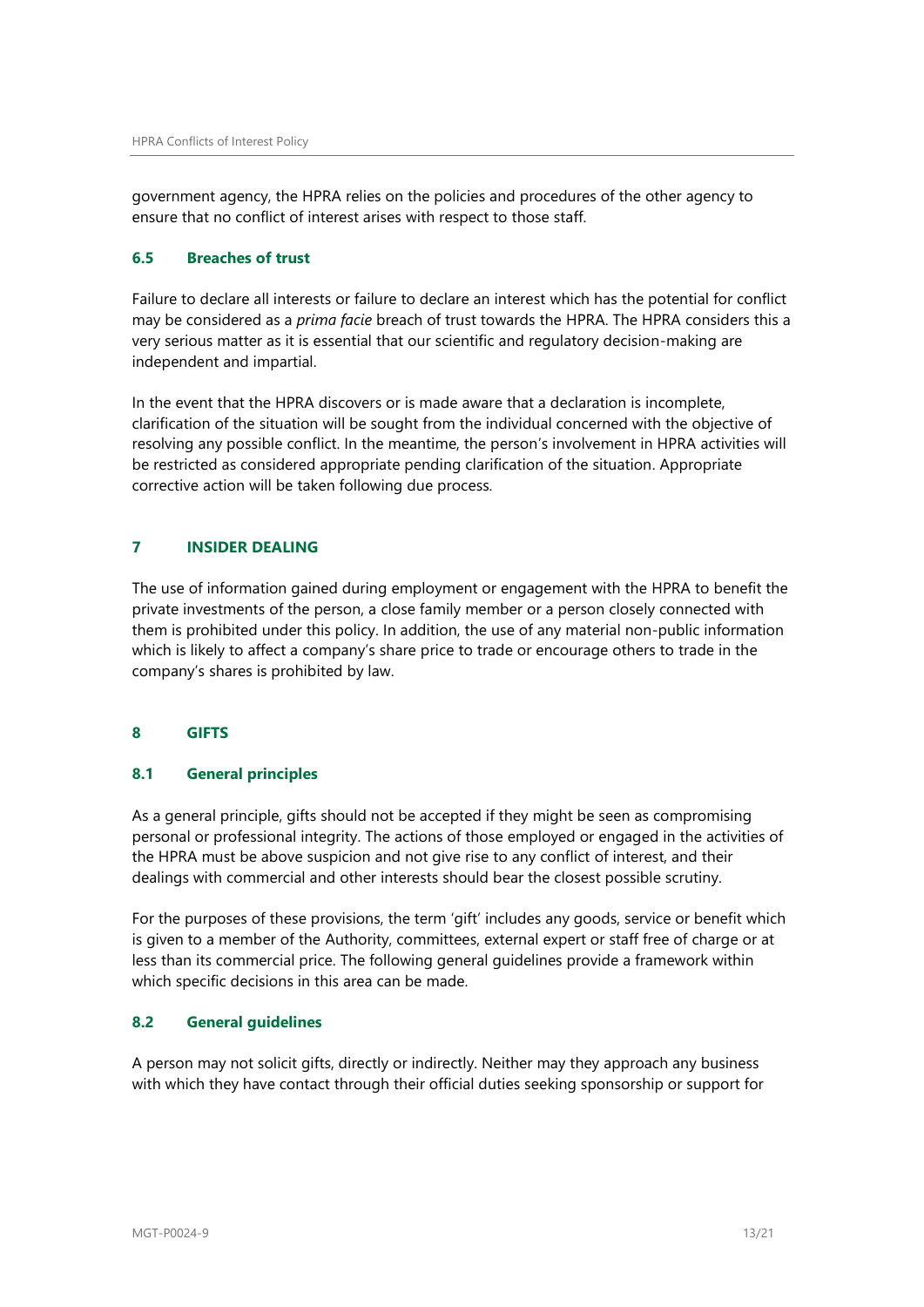any club, association, trade union or other organisation with which they are associated in a personal capacity.

The requirements of these guidelines apply to members of the Authority, committees, and experts only in relation to their role with the HPRA. However, in accepting gifts in circumstances outside this role, they should be mindful of the general principles outlined above.

Gifts to a spouse or child of a member of the Authority, committees, experts and staff should be treated in the same way as gifts to the individuals employed or engaged in the activities of the HPRA if they are given by virtue of the individual's involvement in the HPRA.

The following may be accepted and retained:

- Branded items such as pens, paper, folders, diaries, bags and lanyards (for name tags) These may be provided by conference or meeting organisers or during events organised by other industry associated organisations/companies. Such items may be used for the duration of the conference, meeting or event and may be retained but must not be used during any subsequent meetings, conferences or events that an individual is attending as part of their role with the HPRA and where attendees other than HPRA staff may be present.
- Conventional personal gifts, such as flowers, fruit or confectionary, in appropriate circumstances
- Gifts of modest value, such as confectionary for distribution among a section or department
- Gifts from someone in a company or organisation the HPRA regulates with whom the staff member has formed a personal friendship, provided that the gift is a personal gift and not provided or paid for by the company
- Gifts from a company or organisation the HPRA regulates where it is the custom in the country concerned to give such gifts and where to decline may cause offence

Particular care should be taken in relation to gifts from donors who stand to derive a personal or commercial benefit from their relationship with the HPRA.

The following may not be accepted:

- Gifts of a more significant value
- Cash, cash vouchers or cash equivalents regardless of the amount
- Special facilities or discounts on private purchases from suppliers with whom they have official dealings (however, benefits under frequent travel schemes may be retained by individual staff members in recognition of the fact that official travel is disruptive to personal and family life)
- Subsidies for HPRA social events

#### **8.3 Reporting**

Staff must report all offers of gifts, other than promotional gifts, to their manager, and must return any items received which are in breach of this policy, explaining that receipt is not permitted under this policy. Any gift that is perishable and cannot be returned should be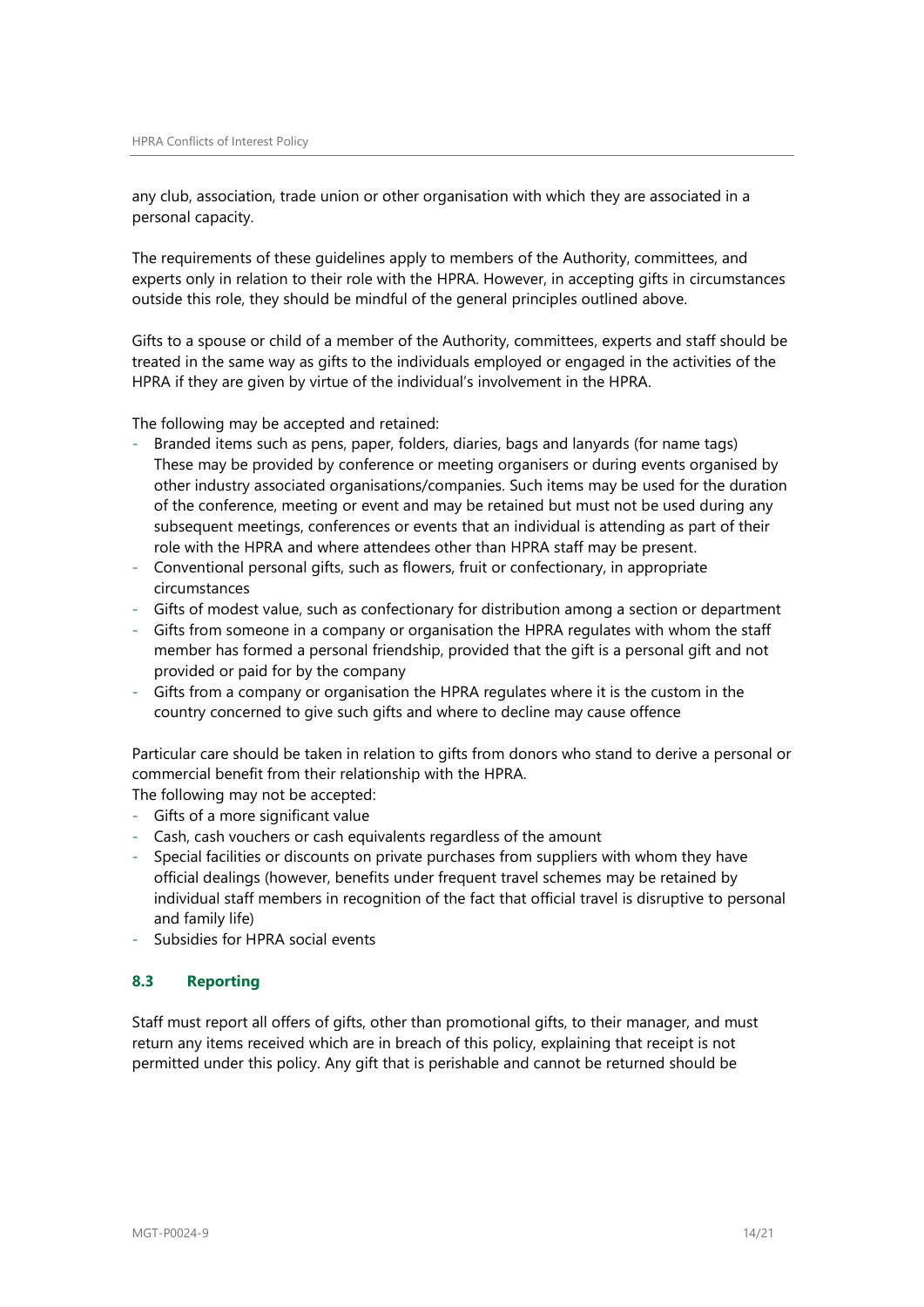disposed of or, at the discretion of the manager, may be shared among a group of staff or given to charity.

Members of the Authority and committees must report all offers of gifts, other than promotional gifts, which have been offered to them in their role as persons engaged in the activities of the HPRA, to the relevant chairperson. Experts should report offers to the HPRA manager by whom they have been engaged.

## **8.4 Gifts from the HPRA**

The HPRA does not normally provide gifts to any company or organisation it regulates, or to its suppliers. If, in exceptional circumstances, it is proposed to do so, approval from the relevant director must be obtained in advance. It must be made clear in making the gift that no reciprocation is to be made; however, it is recognised that, in certain countries, small gifts are exchanged as a token of welcome and respect.

As part of the European or international network, gifts can, for example, be given to fellow regulators as part of the European presidency or similar events.

The HPRA can, in appropriate circumstances, gift money to charity and may recognise significant staff or Authority events with a modest gift.

#### <span id="page-14-0"></span>**9 HOSPITALITY**

#### **9.1 General principles**

As a general principle, hospitality that might be seen as compromising personal or professional integrity should not be accepted. The actions of members of the Authority, committees, external experts and staff must be above suspicion and not give rise to any conflict of interest, and their dealings with commercial and other interests should bear the closest possible scrutiny. It is accepted that staff should not be put in a position where they cannot accept what are regarded as normal courtesies in business relationships or where it is the custom in the country concerned to provide hospitality and where to decline may cause offence. That being said, in their contacts with outside organisations or persons, every care must be taken by staff to ensure that their acceptance of hospitality does not influence them, and could not reasonably be seen to influence them, in discharging their official functions.

The requirements of these guidelines apply to members of the Authority, its committees, and experts only in relation to their role with the HPRA. However, in accepting hospitality in circumstances outside this role, they should be mindful of the general principles outlined above.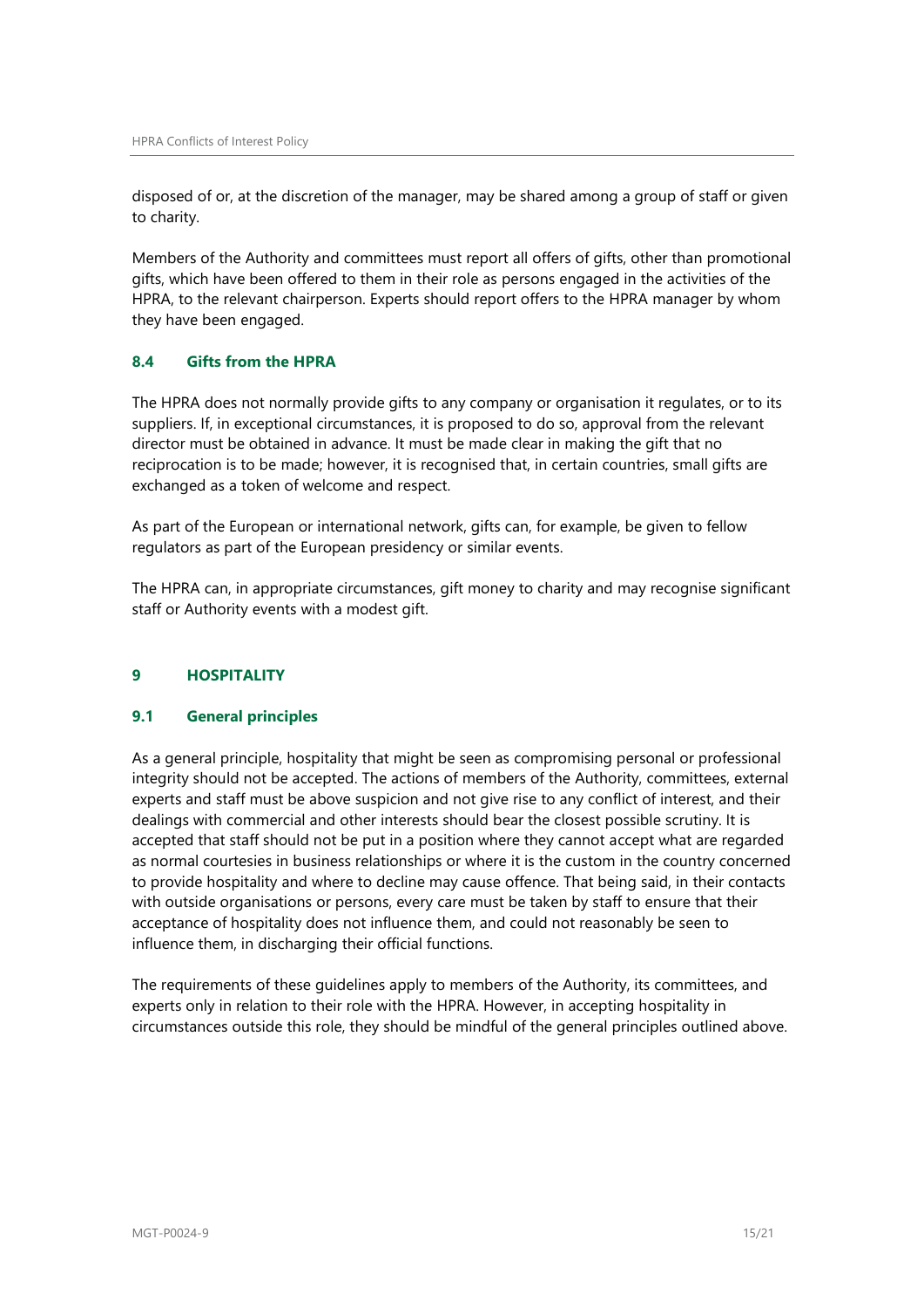For the purposes of these provisions, 'hospitality' is defined as meals, drinks, social functions, travel, accommodation or entertainment. The following general guidelines provide a framework within which specific decisions in this area can be made.

## **9.2 General guidelines**

No objection would normally be taken to the acceptance of what is regarded as routine hospitality, the most obvious example being a business lunch. What may be regarded as 'routine' for this purpose will depend on a number of factors such as the value of the hospitality offered, the frequency of offers, whether there is an element of reciprocity and the circumstances in which it is offered (for example, whether it is offered by a company to all its customers or is directed at specific customers or potential customers). Certain types of hospitality (for example, involving travelling abroad or holiday weekends) are not regarded as routine and should always be refused.

All offers of hospitality from commercial interests which have had or might have contractual relations with the HPRA are particularly sensitive, especially where staff are directly involved in negotiating contracts. All such offers must be reported by the staff member to his/her manager for direction.

Acceptance of entertainment is only allowed in exceptional circumstances. Approval will not be given to the acceptance of tickets to cultural or sporting events, entertainment where the host is not present, use of company property such as holiday homes, or extensions of business trips for personal purposes.

## **9.3 Declaration and reporting**

Staff members must declare all hospitality offers other than routine hospitality. They should not accept offers of hospitality which go beyond the routine practices referred to above, except where acceptance of such an offer can be clearly shown to be in the interest of the HPRA and has been approved by the manager of the staff member.

Members of the Authority and committees must report all offers of hospitality, other than routine, which have been offered to them in their role as persons engaged in the activities of the HPRA, to the relevant chairperson. Experts should report offers to the HPRA manager by whom they have been engaged.

#### **9.4 Hospitality provided by the HPRA**

Hospitality provided by the HPRA to companies, suppliers and external auditors, such as business meals and drinks, is provided at a modest level, usually during normal working hours. Entertainment is not provided, and the provision of alcohol is limited and reasonable.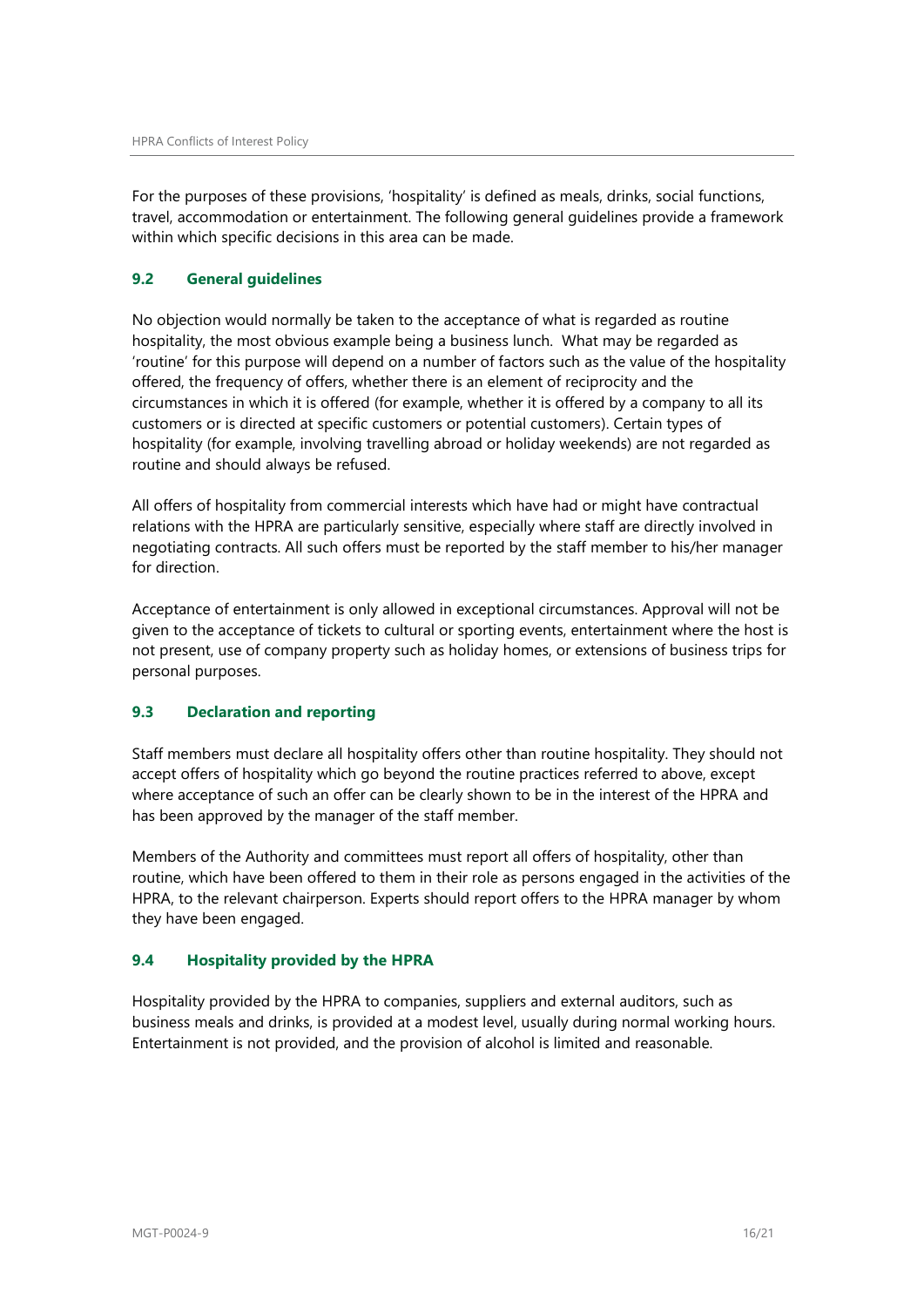#### <span id="page-16-0"></span>**10 EXTERNAL PRESENTATION AND PUBLICATIONS**

#### **10.1 Invitations**

The HPRA organises information days and workshops and provides continuously-updated advice on its website. Therefore acceptance of invitations to give speeches, lectures or publications are subject to the availability of HPRA staff and HPRA priorities.

Staff wishing to publish a text, give a speech or lecture on a subject relating to the work of the HPRA and/or knowledge and experience gained from working at the HPRA must obtain permission in advance from their manager or director. Work relating to the HPRA is defined as the protection of public health through the regulation of medicines, medical devices and other healthcare products.

In permitting staff to make an external presentation or publication, the manager will take into account the benefits to the HPRA: organisation profile, communication of HPRA policies and requirements, reputation, and the source of the invitation. In principle, invitations from EU organisations or not-for-profit associations or congresses are acceptable. Invitations from other congresses or meetings organised by for-profit organisations or individual companies or associations in any sector or organisation regulated by the HPRA will only be accepted if approved by the relevant staff member's director. Such approval will be granted if the director considers that there is a benefit to the HPRA in the speech being made. Permission will not be granted if networking or gaining influence is assumed to be the major objective of the organiser when issuing the invitation to speak or publish.

Where it is not possible to clear a presentation or statement in advance, e.g. answers to questions in a panel discussion, it is advisable to give a disclaimer (e.g. that the views presented are those of the individual and may not be understood or quoted as to be made on behalf of the HPRA or to reflect the position of the HPRA).

If permission is refused for an invitation to speak, publish or to participate at a meeting, conference or to represent the HPRA, it is not acceptable to attend during a weekend or by taking leave.

Lectures, talks, publications on matters not relating to HPRA work but drawing on staff's knowledge and experience from their professional training and development, e.g. pharmacy, medicine, toxicology, law or information technology, may be undertaken in a private capacity. In these cases, no references to the HPRA should be made. The presentation or publication should avoid any conflict with the work of the HPRA and nothing should be said or published that would be against the interests of the HPRA. If the presentation or publication relates to healthcare or health systems, the manager should be informed in advance.

Members of the Authority and committees should seek approval from the relevant chairperson for any lecture, speech or publication relating to the work of the HPRA.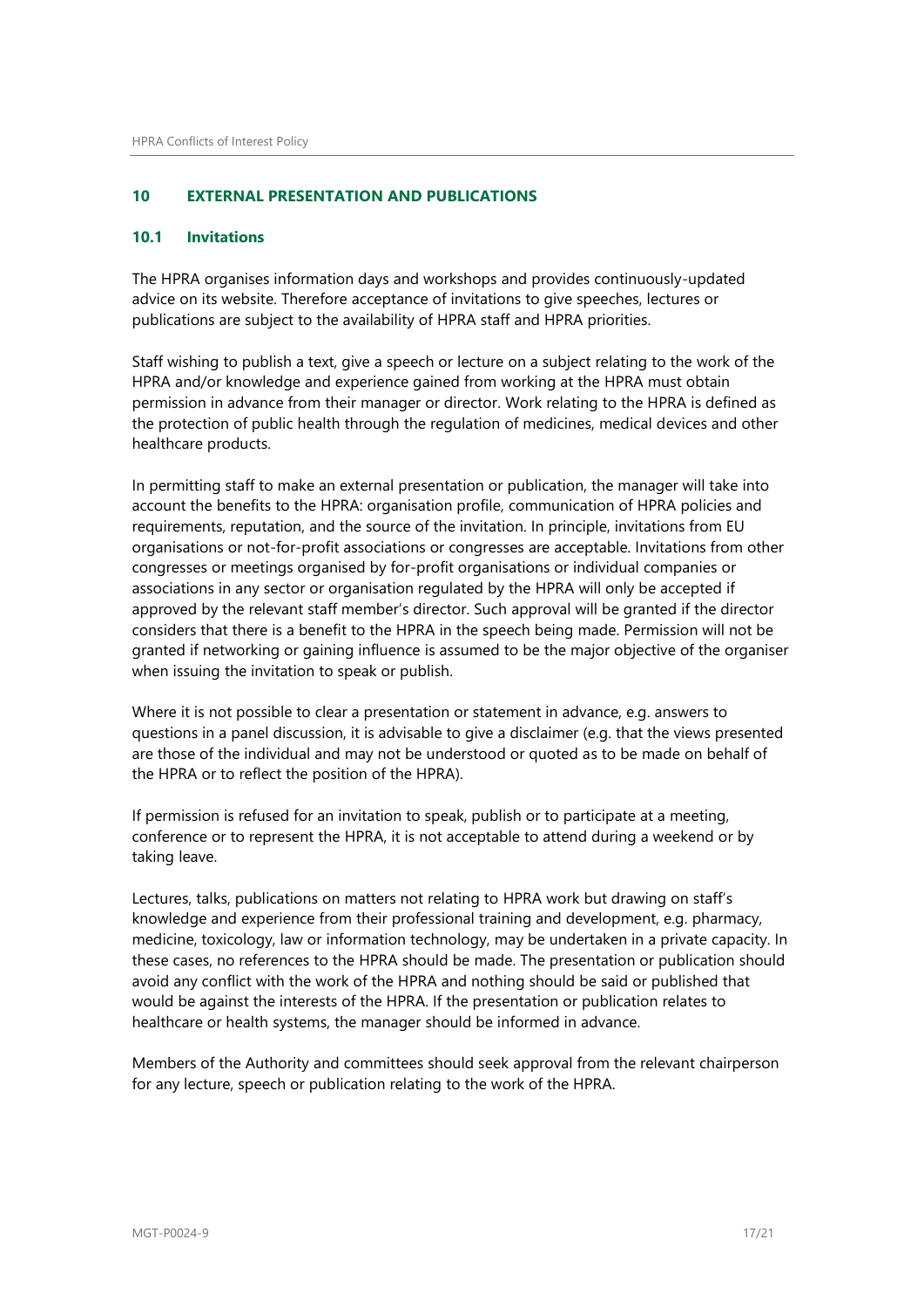#### **10.2 Preparation and delivery**

The graphic below summarises the differences between official presentations, undertaken on behalf of the HPRA, and unofficial presentations, undertaken in a private capacity.



The preparation of external presentations and publications undertaken on behalf of the HPRA may be done within working hours and using HPRA resources. Staff must ensure that the speech or document is consistent with the policies and practices of the HPRA. The HPRA logo must be used on any presentation, and reference to the staff member's employment in the HPRA made in any publication. The presentation or publication must be sent to the relevant manager for approval before submission to the meeting organisers or publishers.

The preparation of external presentations and publications undertaken in a private capacity must be done in the staff member's own time and using their own resources. No reference to the HPRA by name or logo may be made in the presentation, publication or any associated promotional material.

Members of the Authority and committees may use HPRA resources in the preparation of external presentations and publications relating to the HPRA's work. The presentation or publication must be sent to the relevant chairperson for approval before submission to the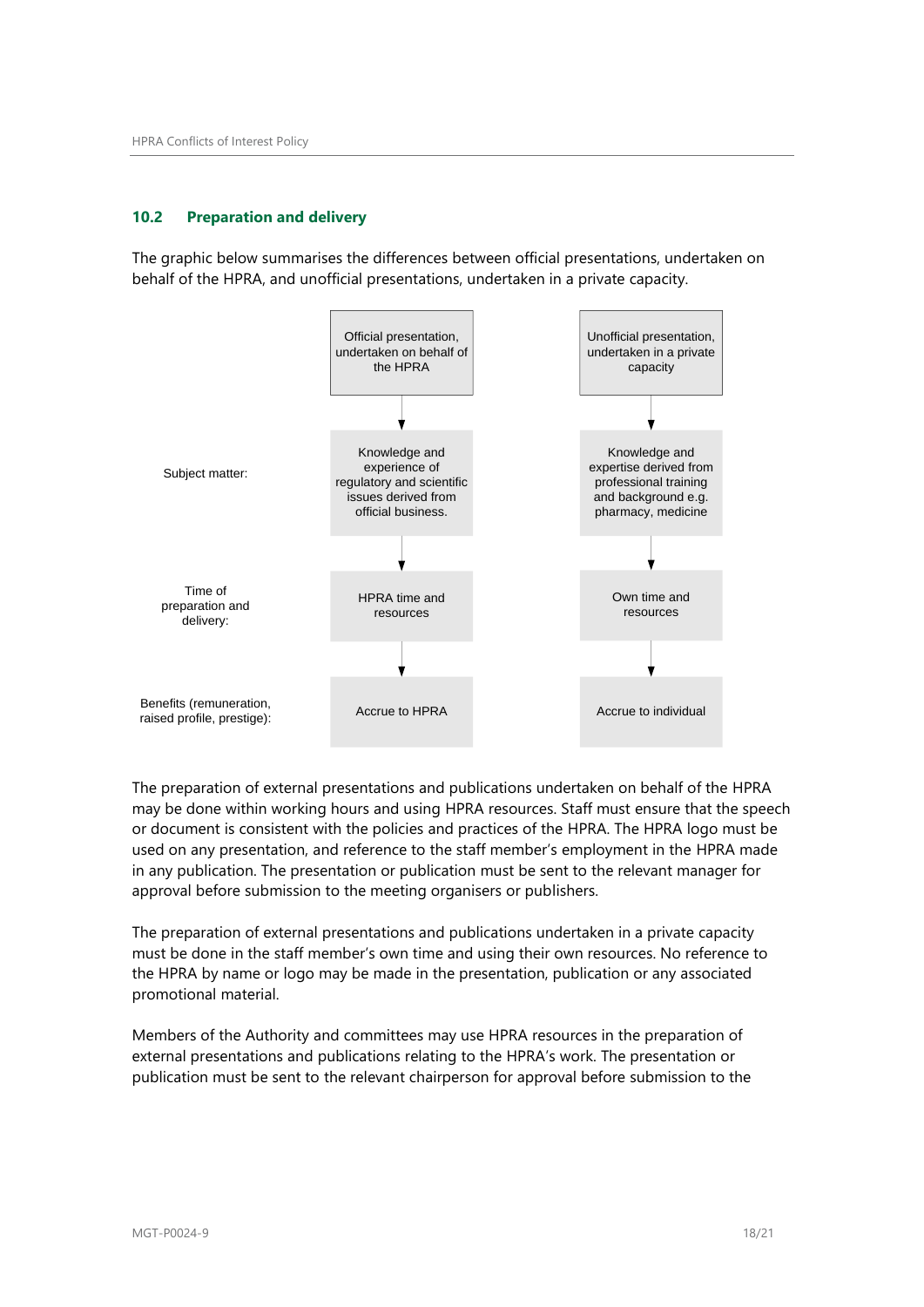meeting organisers or publishers. External presentations, publications or promotional material relating to the member's professional role and undertaken in a private capacity may not make reference to the HPRA or use the HPRA's logo.

#### **10.3 Fees and honoraria**

All fees, honoraria and expenses paid for external presentations and publications relating to HPRA work must be paid directly to the HPRA. If a small gift is presented, this may be accepted by the staff member or Authority or committee member, so long as it complies with the requirements for gifts specified in section 8 above. For lectures or talks at a meeting, it is acceptable that the participation fee is waived and/or travel expenses are paid for by the inviting organisation.

Authority and committee members and staff may accept any fees, honoraria and expenses paid for external presentations and publications undertaken in a private capacity.

## <span id="page-18-0"></span>**11 EXTERNAL ACTIVITIES AND EMPLOYMENT**

Staff may not be employed, carry out any consultancy or paid work of any kind or act as a director or partner, in any sector or organisation regulated by the HPRA. Staff members must ensure that their non-HPRA activities do not interfere with their responsibilities to the HPRA either in time or in any other regard. In particular, they should ensure that the non-HPRA activity does not impair their independence or is not detrimental to the work of the HPRA.

Staff members may not be involved with any outside organisation, whether economic, social, cultural or political, or be employed in any outside employment (including self-employment) which may in any way represent, or may be reasonably interpreted as representing, a conflict of interest with any matter relating to the functions of the HPRA other than with the written consent of the Chief Executive. Staff may not use the name or standing of the HPRA in any outside activity or employment.

Staff may not engage in outside employment without the prior written consent of the HPRA. The Director of Human Resources and Change will decide on the most appropriate person to give this consent, depending on the individual circumstances. While it is accepted that staff may have outside financial interests provided they are not in conflict with the HPRA (as outlined in this policy), it is the general stated view that full-time employees should not have significant outside commitments. In particular, paid leave such as holidays should not be used for that purpose in accordance with the Working Time Acts.

Staff may not seek to use knowledge acquired in the performance of, or as a result of, their work in the HPRA to financially benefit themselves, or others with whom they have personal, family or other ties.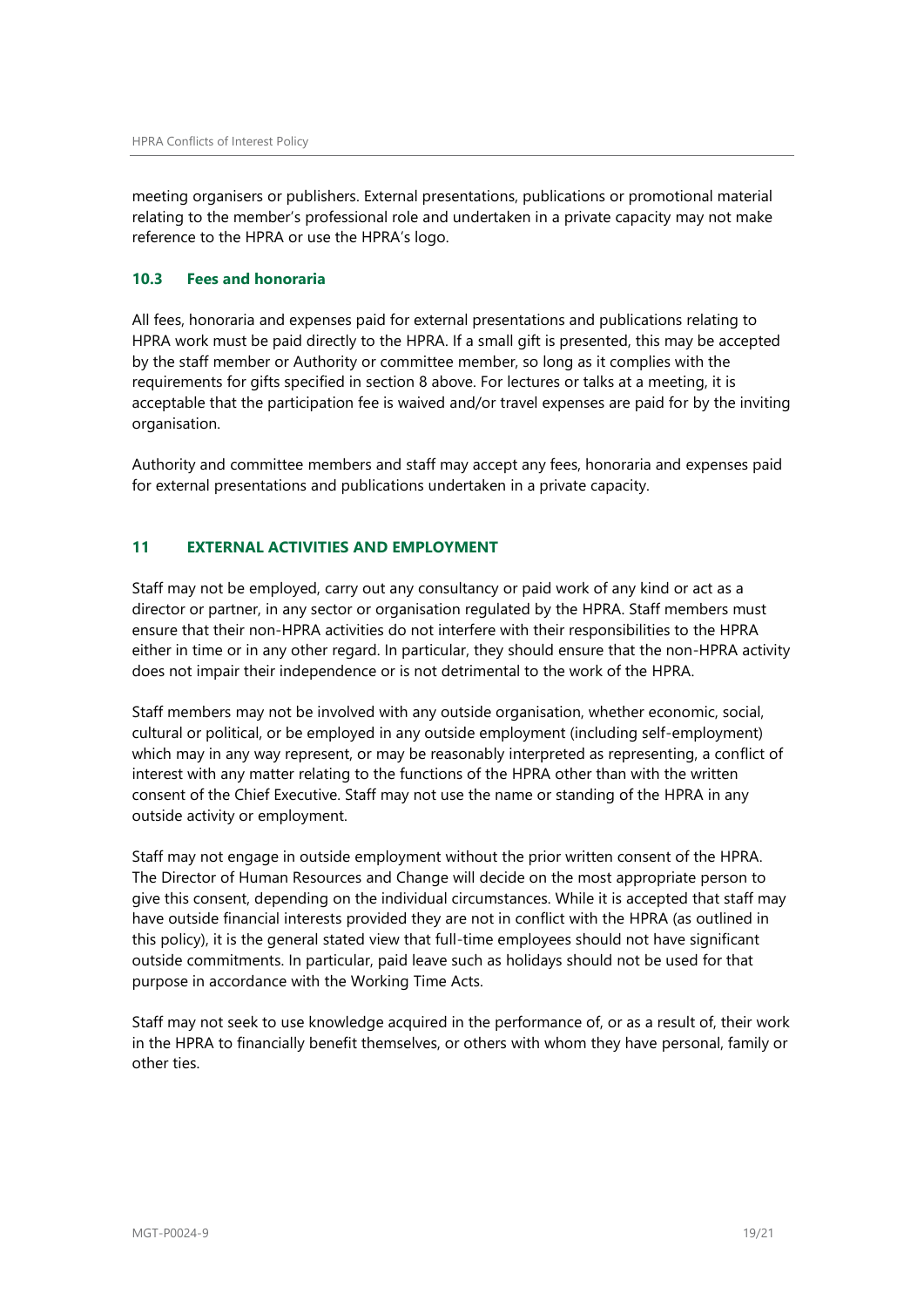Authority and committee members and other external experts may not use the name or standing of the HPRA in any outside activity or employment. They may not seek to use knowledge acquired as a result of their participation in the work in the HPRA to financially benefit themselves, or others with whom they have personal, family or other ties.

## <span id="page-19-0"></span>**12 EXPECTATIONS OF EMPLOYMENT AND ACCEPTANCE OF FURTHER EMPLOYMENT**

A conflict of interest may arise where staff intend to resign from the HPRA and take up employment with a company or organisation that the HPRA regulates or one of its suppliers. In these circumstances, the staff member must inform his/her line manager as soon as possible of their intention to take up such employment and declare this as an interest by updating their declaration of interests form. This must be done prior to accepting any employment offer and appropriate restrictions will be immediately applied.

The 'Code of Practice for the Governance of State Bodies' advises that 'the acceptance of further employment where the potential for conflict of interest arises should be restricted during a reasonable period of time after the exercise of a function in the State body has ceased.'

#### <span id="page-19-1"></span>**13 CONFIDENTIALITY AFTER RESIGNATION OR RETIREMENT**

Members of the Authority, committees, external experts and staff have a life-long duty of confidentiality even after they have ceased their relationship with the HPRA. They may not use or disclose any confidential information gathered during their association with the HPRA, regardless of the length of time that has elapsed. They must also continue to uphold the reputation and good standing of the HPRA.